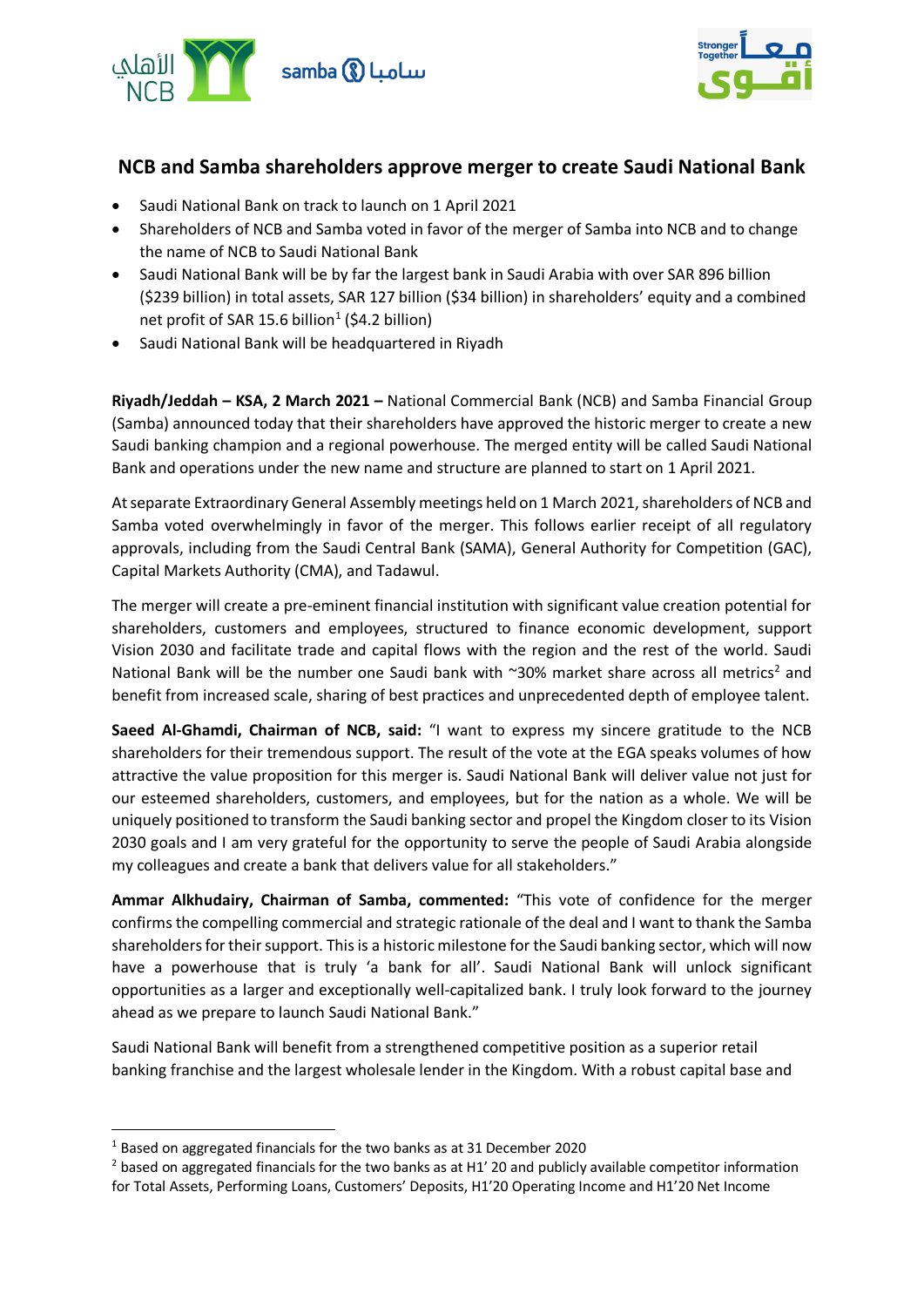



balance sheet, a balanced universal banking model, and improved liquidity, Saudi National Bank will be optimally positioned to compete regionally and locally.

Saudi National Bank will benefit from an experienced leadership team that will drive the realization of the bank's strategic objectives. Saudi National Bank's new management structure includes the following key appointments:

- Chairman: Mr. Ammar Alkhudairy
- Managing Director and Group CEO: Mr. Saeed Al-Ghamdi

In preparation for the proposed merger, NCB received approval from the CMA to increase its capital from SAR 30.00 billion to 44.78 billion in order to issue new shares in NCB to Samba shareholders with a share swap ratio of 0.739 NCB ordinary shares for each Samba ordinary share, upon closing of the transaction.

Samba shares will be de-listed from the Saudi Stock Exchange (Tadawul) on the effective date of the merger, and the company dissolved with all its assets, liabilities and operations transferring into Saudi National Bank.

For more information regarding the merger, visit [www.NCBSambaStronger.com.](http://www.ncbsambastronger.com/)

- Ends -

## **About NCB**

The National Commercial Bank (NCB) is Saudi Arabia's largest financial institution. Since its foundation in 1953, people have considered NCB a trusted partner in their professional and personal lives, and a symbol of innovation and leadership.

NCB's growth and development over 66 years has mirrored the Kingdom's progress towards modernity and continuous improvement. Today, NCB has a unique bond of trust with its more than 7.4 million customers, meeting their needs through outstanding products, services, and innovative solutions as well as harnessing technology to enhance their experience.

NCB has defined its vision to be the "Premier Financial Services Group in the Region", and to achieve this, NCB defined its strategic aspirations as: to be Number One in Revenues and Profit; Best Digital Bank; Best in Customer Service, Employer of Choice". The Bank's success in pursuing these aspirations was reflected in its eight consecutive years of outstanding financial results.

## **About Samba**

Samba Financial Group (Samba) is a Saudi institution forging the way ahead in banking and financial services by pioneering new products and cutting-edge solutions. For more than 40 years, Samba has provided its clients with a comprehensive suite of products and services ranging from retail, corporate, institutional, private and investment banking.

Samba's vision is to use technology to drive efficiency, customer service quality, accuracy, and shareholder value. As a leader in the Saudi banking and financial sector, Samba plays a key role in supporting the needs of institutions and leading corporate entities in Saudi Arabia, while also servicing clients through a growing international footprint. At the heart of this enviable status is Samba's